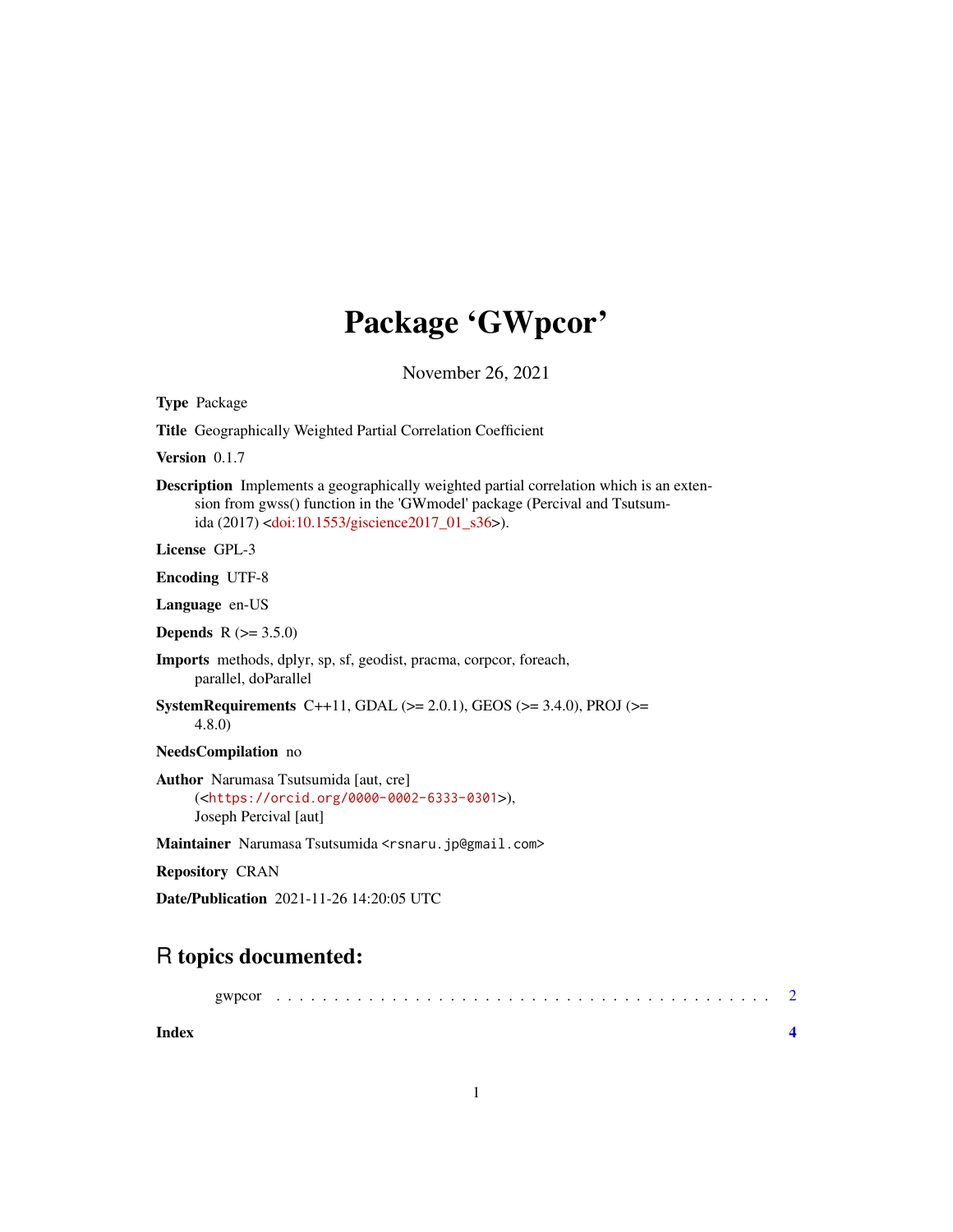<span id="page-1-0"></span>

#### Description

This function calculates the geographically weighted correlation and partial correlation between two variables given others. The function is designed by the gwss function from the GWmodel package, and the cor2pcor function from the corpcor package.

#### Usage

```
gwpcor(sdata, res_dp, vars, method = c("pearson", "spearman"),
kernel = "bisquare", adaptive = FALSE, bw, dMat,
geodisic_measure = "cheap", foreach = FALSE)
```
#### Arguments

| sdata            | a Spatial*DataFrame (i.e. SpatialPointsDataFrame or SpatialPolygonsDataFrame<br>as defined in package sp), or a sf object.                                                                                                                                                                                                                                      |  |  |
|------------------|-----------------------------------------------------------------------------------------------------------------------------------------------------------------------------------------------------------------------------------------------------------------------------------------------------------------------------------------------------------------|--|--|
| res_dp           | A Spatial*DataFrame object for providing summary locations, i.e. Spatial-<br>PointsDataFrame or SpatialPolygonsDataFrame as defined in package sp, or a<br>sf object.                                                                                                                                                                                           |  |  |
| vars             | A vector of variable names to be used for the analysis.                                                                                                                                                                                                                                                                                                         |  |  |
| method           | A character string indicating which correlation and partial correlation coeffi-<br>cients to compute. "pearson" or "spearman" are accepted.                                                                                                                                                                                                                     |  |  |
| kernel           | function chosen as follows: gaussian: wgt = $exp(-0.5 * (vdist / bw)^2)$ ; expo-<br>nential: wgt = $\exp(-v \text{dist}/bw)$ ; bisquare: wgt = $(1 - (v \text{dist}/bw)^{\wedge}2)^{\wedge}2$ if vdist <<br>bw, wgt = 0 otherwise; tricube: wgt = $(1 - (vdist / bw)^3)^3$ if vdist < bw, wgt =<br>0 otherwise; boxcar: wgt = 1 if dist < bw, wgt = 0 otherwise |  |  |
| adaptive         | if TRUE, an adaptive kernel where the bandwidth (bw) corresponds to the pro-<br>portion of the number of nearest neighbours (i.e. adaptive distance) is employed.<br>The default is FALSE, where a fixed kernel is employed (bandwidth is a fixed<br>distance).                                                                                                 |  |  |
| bw               | Bandwidth size. If adaptive kernel, bw should be the proportion of the number<br>of nearest neighbours $(0 < bw < = 1)$ . For fixed kernel, the Euclid distance.                                                                                                                                                                                                |  |  |
| dMat             | A pre-specified distance matrix, it can be calculated by the function st_distance().                                                                                                                                                                                                                                                                            |  |  |
| geodisic_measure |                                                                                                                                                                                                                                                                                                                                                                 |  |  |
|                  | geodisic_measure is used when latlon coordinate. The distance is cauclated by<br>geodist::geodist(). One of "haversine" "vincenty", "geodesic", or "cheap" spec-<br>ifying desired method of geodesic distance calculation. "Cheap" is the fastest<br>way but may have errors if the ROI is large.                                                              |  |  |
| foreach          | Whether parallel computation is implemented or not.                                                                                                                                                                                                                                                                                                             |  |  |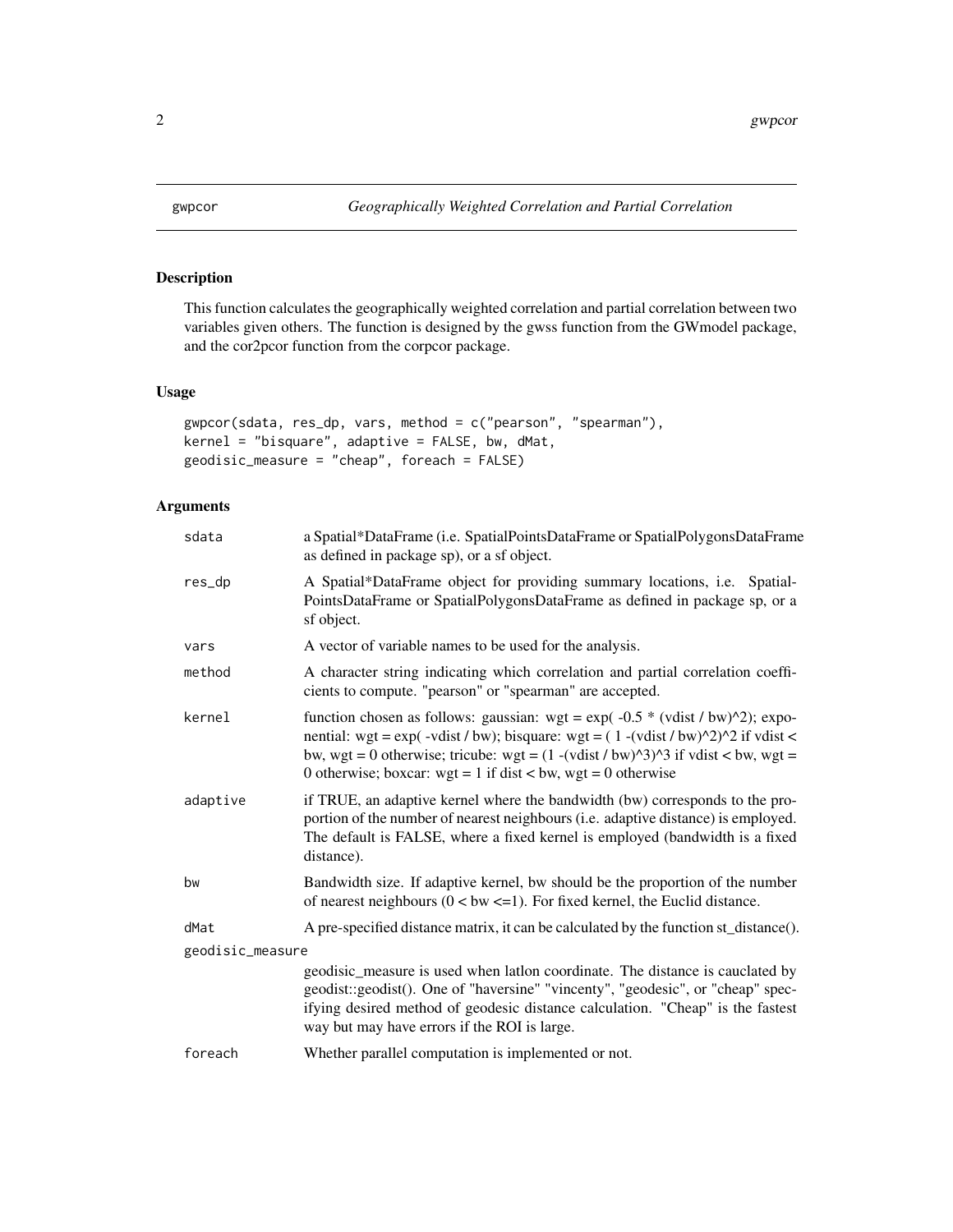#### gwpcor 3

#### Value

| <b>SDF</b> | A SpatialPointsDataFrame (may be gridded) or SpatialPolygonsDataFrame ob-<br>ject (see package "sp") when the input is Spatial*DataFrame or a sf class ob-<br>ject when input is sf, with local covariances, local correlations (Pearson's), local<br>correlations (Spearman's), p-values of local correlations (Pearson's), p-values of<br>local correlations (Spearman's), local partial correlations (Pearson's), local par-<br>tial correlations (Spearman's), p-values of local partial correlations (Pearson's),<br>and p-values of local partial correlations (Spearman's). |
|------------|------------------------------------------------------------------------------------------------------------------------------------------------------------------------------------------------------------------------------------------------------------------------------------------------------------------------------------------------------------------------------------------------------------------------------------------------------------------------------------------------------------------------------------------------------------------------------------|
| vars       | Names of variables used for the calculation.                                                                                                                                                                                                                                                                                                                                                                                                                                                                                                                                       |
| kernel     | The name of kernel used for the calculation.                                                                                                                                                                                                                                                                                                                                                                                                                                                                                                                                       |
| adaptive   | Whether aadaptive kernel is employed or not (TRUE/FALSE),                                                                                                                                                                                                                                                                                                                                                                                                                                                                                                                          |
| bw         | The bandwidth size used for the calculation.                                                                                                                                                                                                                                                                                                                                                                                                                                                                                                                                       |

#### Author(s)

Tsutsumida N. and Percival J.

#### References

Percival J. and Tsutsumida N. (2017) Geographically weighted partial correlation for spatial analysis, GI\_forum, Issue 1, 36-43, URL http://dx.doi.org/10.1553/giscience2017\_01\_s36

Isabella Gollini, Binbin Lu, Martin Charlton, Christopher Brunsdon, Paul Harris (2015). GWmodel: An R Package for Exploring Spatial Heterogeneity Using Geographically Weighted Models. Journal of Statistical Software, 63(17), 1-50. URL http://www.jstatsoft.org/v63/i17/.

Binbin Lu, Paul Harris, Martin Charlton, Christopher Brunsdon (2014). The GWmodel R package: further topics for exploring spatial heterogeneity using geographically weighted models. Geospatial Information Science, 17(2), 85-101. URL http://dx.doi.org/10.1080/10095020.2014.917453

#### Examples

#NOTE: This example only shows how to implement gwpcor using sample data (meuse) in sp package. #Results do not suggest any meanings.

```
#import data from sp package
library(sp)
library(sf)
data(meuse, package = "sp")
meuse_sf \leq st_as_sf(meuse, coords = c("x", "y"), crs = 28992)
#implement gwpcor as an example
#the bandwidth is arbitrary.
res <- gwpcor(sdata = meuse_sf, vars = c("cadmium","copper", "zinc"),
method = "pearson", kernel = "bisquare",adaptive = TRUE,
```

```
bw = 0.25, geodisic_measure = "cheap", foreach = FALSE)
```